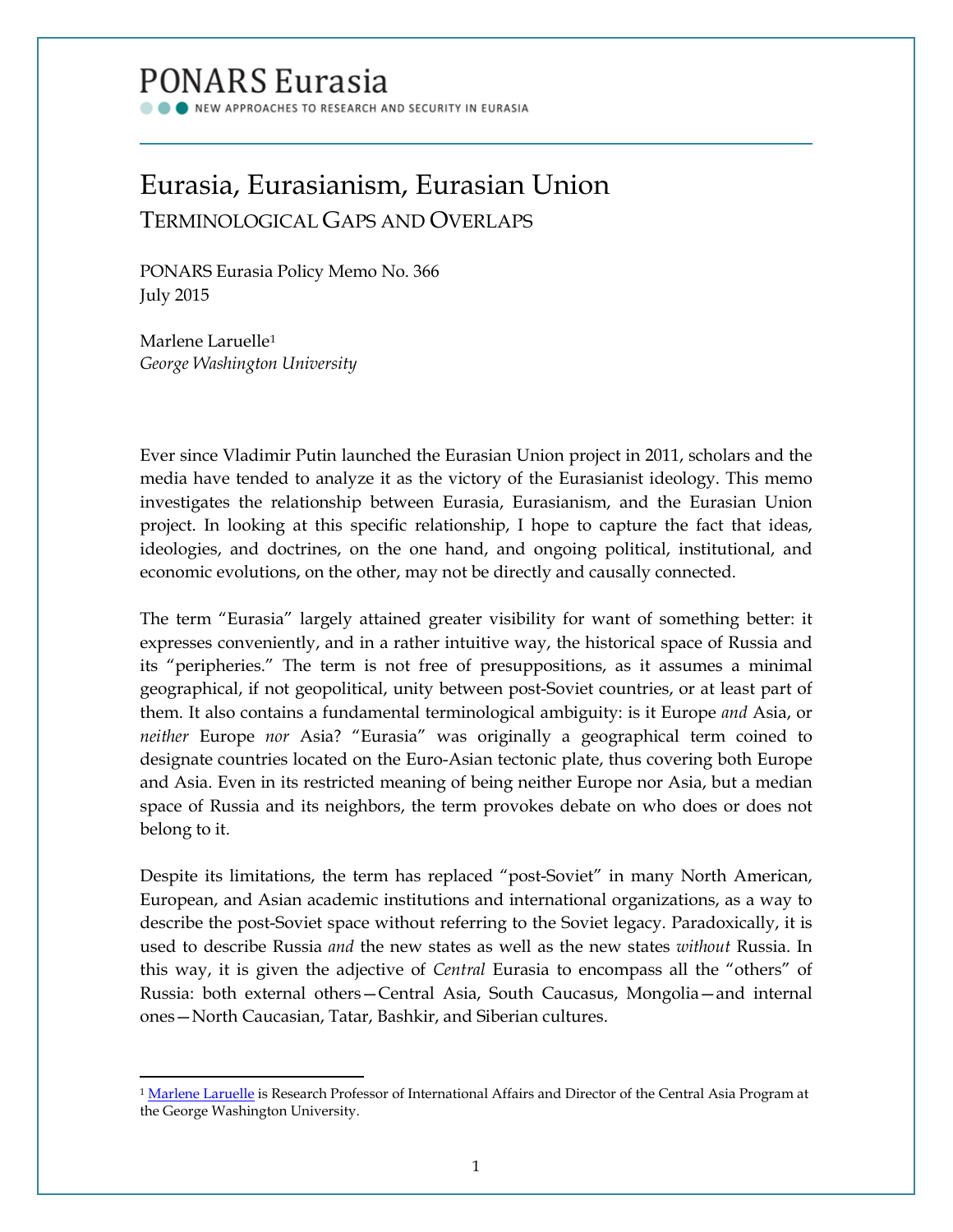#### **Eurasia and Eurasianism are Plural Notions**

The Russian language does not distinguish between Eurasian (a purely geographical definition) and Eurasianist (an ideological belief in the unity of this region): both are expressed as *evraziiskii*. Similarly, a Eurasian, in the sense of a person who lives in Eurasia or was born of a mixed Euro-Asian marriage, and an ideologue of Eurasianism will both be called *Evraziitsev*. Even since its founding at the start of the 1920s, Eurasianist ideology has been defined as *evraziistvo* (-*stvo* being the suffix of abstraction, while –*izm* is that of doctrine), which thus potentially leaves a semantic space open for *evrazizm* to emerge with another meaning, but no such neologism has yet been forged.

There are myriad Eurasianisms—from the classic version seen in the founding fathers of the 1920s-1930s, to Lev Gumilev's version during Soviet times, to neo-Eurasianisms, such as that promoted by the infamous geopolitician Alexander Dugin, who is also a vocal supporter of an updated fascist doctrine. The collapse of the Soviet Union multiplied narratives on the theme of Eurasia. They are to be found in present-day Russia but also in some of the other post-Soviet states, in particular Kazakhstan, where it functions as an official doctrine for a state that presents itself as an encounter between East and West, Europe and Asia, Russia and the East. Many neo-Eurasianisms are also present in the Russian Federation: in autonomous republics, some political figures and scholarly groups elaborate their own local versions of neo-Eurasianism, wielding it as a tool that allows for claims of localism and of loyalty to the Russian state. Tatarstan has been at the forefront of this trend, followed by Yakutia-Sakha. Multiple local variations have taken shape in Bashkortostan, Buryatia, Tuva, Kalmykia, and elsewhere.

Neo-Eurasianism*s* are also temporally diverse, insofar as their narratives have evolved over the past two decades. At the start of the 1990s they were used primarily to compensate for the Soviet collapse, offering a way of thinking about the suddenly fragmented post-Soviet space as a unity without referencing Communism. In the 2000s, the Kremlin's rehabilitation of the Soviet past as the key common dominator of Russian society, together with nostalgia for the late Soviet decades, weakened the originality of neo-Eurasianisms. They made their return, however, with the emergence of the Eurasian Union project—an old scheme promoted by Kazakhstan's president Nursultan Nazarbayev in 1994, but updated by Putin in 2011 to fit current tastes.

This new Eurasian Union is diverse too. The Eurasian Union strictly speaking is an aspirational project with a clear political endpoint—the recreation of some supranational institutions—that is backed mostly by Putin and the Kremlin, with little enthusiasm from other countries. The Eurasian Economic Union is a different project, which include several member states: Russia, Belarus, Kazakhstan, Kyrgyzstan, and probably Armenia. Seen from Moscow, Minsk, Astana, Bishkek, or Yerevan, it is each time imbued with a different color. The Kazakh case is the most divergent, as it has its own ideological genealogy, separated from the Russian one, and based on Nazarbayev's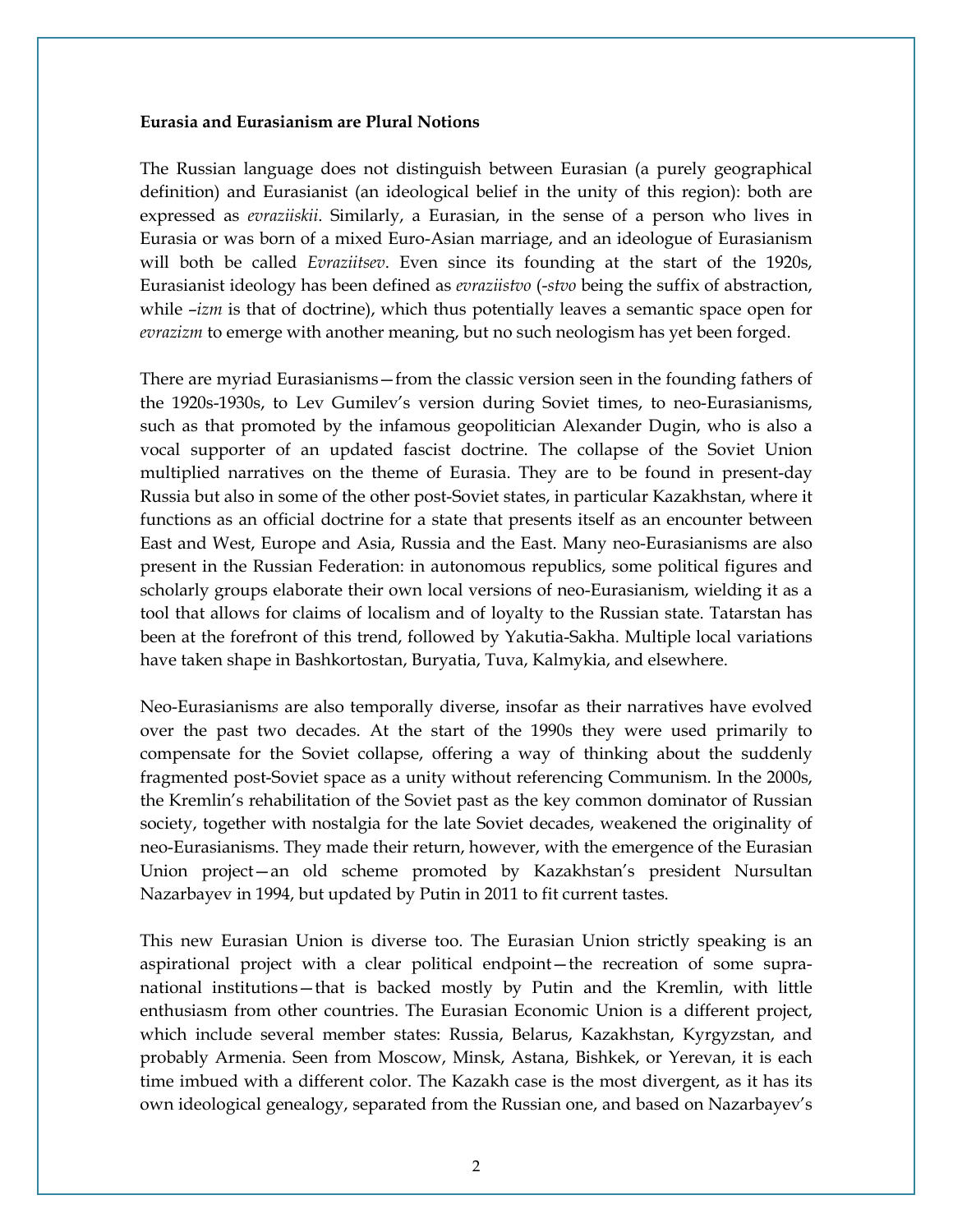personal legitimacy. Last but not least, the member states are not the only ones that give an interpretation of what the Eurasian Economic Union is: the Eurasian Commission, the first genuinely supranational post-Soviet body, has its own institutional practice and dynamism that often contradict the objectives of member states.

## **Eurasia without Eurasianism?**

In Russia, the term "Eurasia" has easily made a mark thanks to a certain terminological vacuum, enabling it to be adapted to shifting contexts and different realities. Under the label "Eurasia," it is possible to express a geopolitical principle—that is, Russia's claim to be the "pivotal" state and "engine" of the post-Soviet world, and its right to oversee the strategic orientations of its neighbors. But the term can also be used to designate a philosophical principle—that is, Russia's status as the "other Europe," an already old notion expressed by the Slavophiles in the first half of the nineteenth century. In this case, "Eurasia" is above all a *mirror* of Europe and the West, a *response* to what is perceived as a challenge that would undermine Russianness, and an *alternative* to what is seen as the deadlock of liberalism as ideology and the West as a civilization. Lastly, the term "Eurasia" points to a third dimension, that of memory, mourning, and commemoration. Through it, Russian society can understand the imperial and Soviet experiences: it enables it to make peace with the lost past, closing these historical chapters, at the same time integrating them into a national grand narrative.

It is probably the way that the term can inhabit the juncture of these different dimensions that explains its success and its instrumentalization by Russian authorities. Indeed, when Vladimir Putin launched his Eurasian Union project, his speech articulated several dimensions. He proclaimed that reintegrating the post-Soviet space under its leadership is Russia's "natural" geopolitical destiny and that the country cannot be denied this vocation. He stated that the European Union has been a successful model to follow, and that Russia should offer an "EU-like" construction for Eurasia but also increasingly engage in a discourse criticizing liberal principles and call on Europe to remember its "true" (read: conservative) values. Last but not least, he accelerated the previous trend of rehabilitating Russia's Soviet and, to a lesser extent, imperial past, in the hope that citizens' pride in their country and its legacy would be replicated as support for the regime.

But what is the role of Eurasianism in this Eurasia? Even if the founding fathers of Eurasianism such as Nikolai Trubetskoi or Petr Savitskii were all republished with large print runs at the beginning of the 1990s, as were all the great authors of the Russian Silver Age, and reintegrated into the national pantheon, they enjoy only academic success. In Kremlin circles, the preference is to refer to conservative thinkers with a clear political message such as Konstantin Leonte and Ivan Ilyin rather than to the Eurasianists, who are not on Putin's communication gurus' list of "must-read" authors. In the autonomous republics and in Kazakhstan, the scholarly circles that celebrate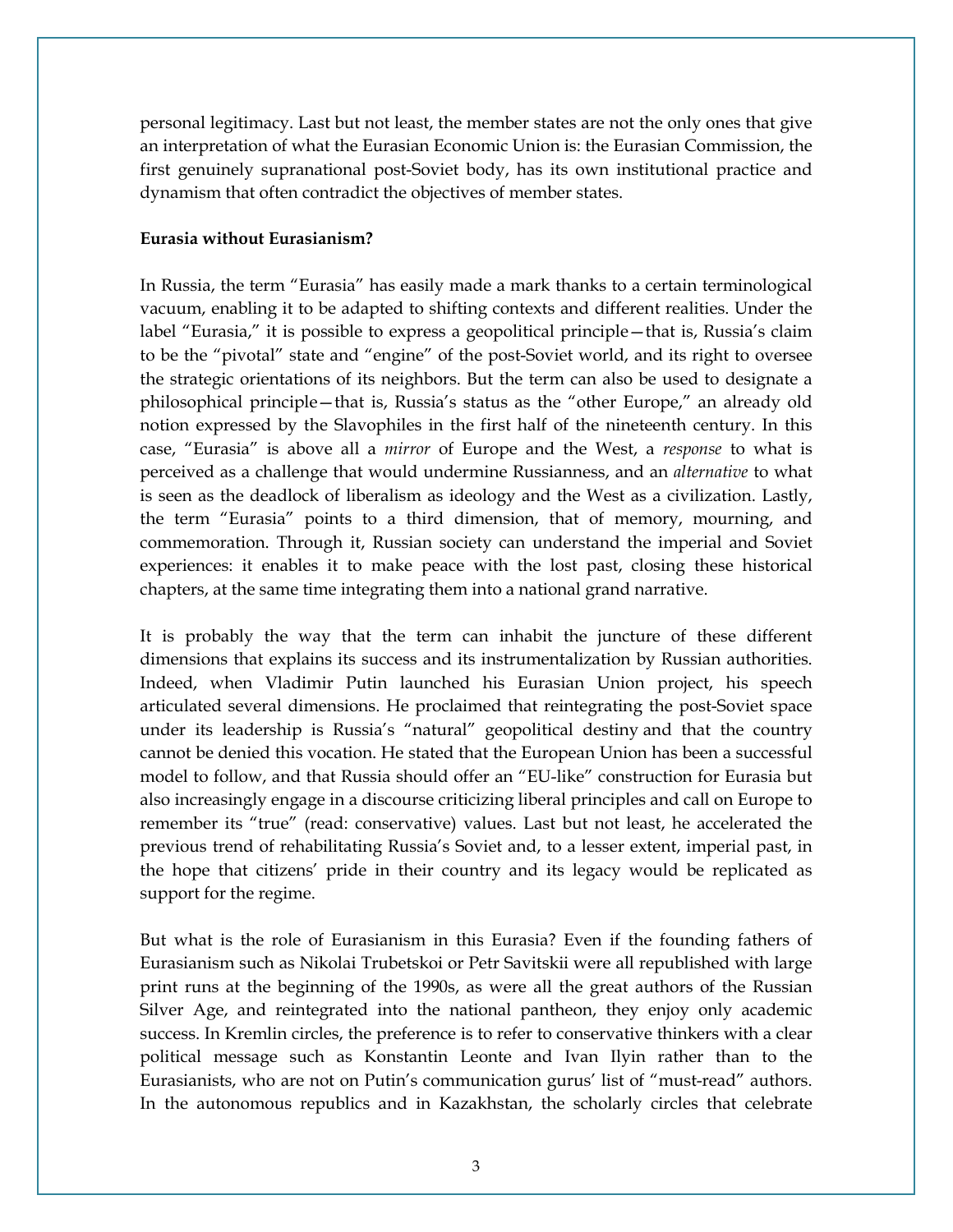Gumilev are much more interested in his concepts of "ethnos" and "passionarity" than that of Eurasia, and they do not return to the founding fathers. Dugin borrows his entire repertoire from the German Conservative Revolution and from the French and Italian New Right far more than from the Eurasianist circles of the emigration. As for the high senior officials in charge of the Customs Union and Eurasian Union institutions, they derive inspiration from founding European texts such as that of Jean Monnet, or from Beijing's rhetoric of Chinese-style harmonious development, but not from Eurasianism.

### **Shared Assumptions, Disparate Projects**

Eurasianism and the Eurasian Union project share a similar vision of the fluidity of the term Eurasia. They both conflate Eurasia as the space that Russia has historically dominated and as the shared Euro-Asian continent, and tend to merge the definitions whenever they need to demonstrate the critical role of the strictly defined Eurasia within the broader one. They also overlap the territory of Eurasia with that of the Soviet Union, with some subtractions and additions. All consider the Baltic states to be part of Europe but not Eurasia. The Eurasianists tend to add Mongolia to their definition but subtract the South Caucasus, while the Eurasian Union project aims to hold onto the South Caucasus but does not have much interest in Mongolia.

In both cases, there exists a core group of Eurasian countries, Russia and parts of Ukraine and Kazakhstan, that represent the historical interaction between the Slavic and steppe worlds. In both cases, Ukraine is seen as a divided country, fractured by a "civilizational" line of divide between Europe and Eurasia, where eastern Ukraine is integrated into Eurasia and western Ukraine is seen to be moving toward its European destiny. To this core group can be added some concentric circles of other countries that are welcome to join, but with secondary roles: the sedentary and more Islamic Central Asia and Christian Armenia and Georgia. A third concentric circle includes countries that are outside the strictly defined Eurasia but are potential "bedfellows": Eurasianists have traditionally mentioned Iran and Japan, while the Eurasian Union prefers Vietnam, Syria, and Egypt as potential free trade partners.

However, the overlap between Russian Eurasianism and the Eurasian Union stops there. As we delve into the contents of the Eurasian project, in terms of political values and economic politics, critical dissonances soon emerge. The Eurasian Union takes nothing from (neo-)Eurasianism in defining a political and economic strategy for the region. No official text produced in Russia about the Eurasian Union mentions Eurasianism as an ideology. Dugin has not been given any official status since the coming into force of the Eurasian Economic Union; he is not a member of the Public Chamber and he even lost his position at Moscow State University since the onset of the Ukraine conflict.